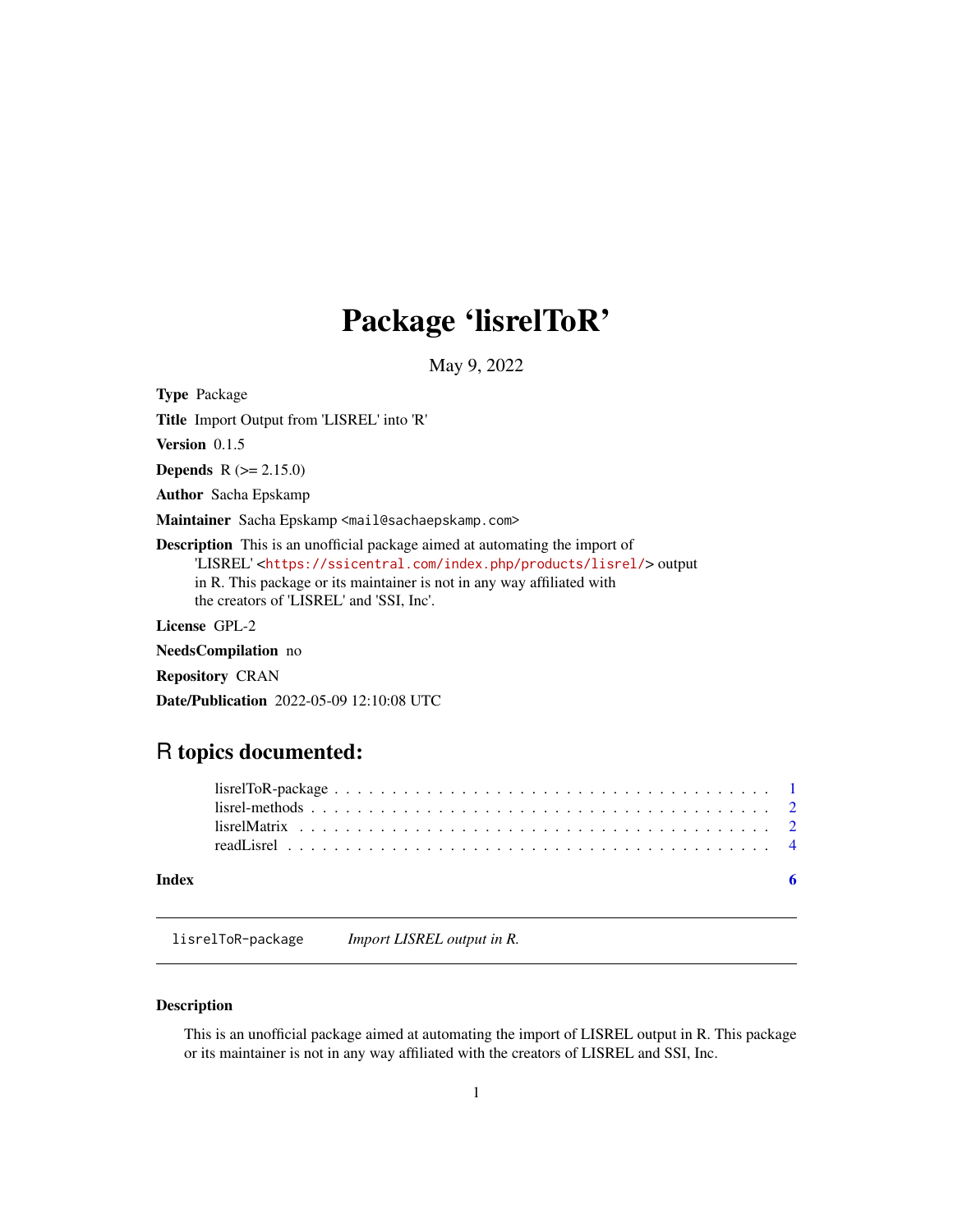#### <span id="page-1-0"></span>Author(s)

Sacha Epskamp (mail@sachaepskamp.com)

Maintainer: Sacha Epskamp <mail@sachaepskamp.com>

#### References

github.com/SachaEpskamp/lisrelToR

lisrel-methods *Methods for lisrel objects*

#### Description

Print method prints LISREL output file to the console, summary method returns RAM of parameter estimates as given by semPlotModel from the semPlot package and plot method calls semPaths from the semPlot package.

#### Usage

## S3 method for class 'lisrel'  $print(x, \ldots)$ 

#### Arguments

| x                       | output of readLisrel |
|-------------------------|----------------------|
| $\cdot$ $\cdot$ $\cdot$ | Not used             |

#### Author(s)

Sacha Epskamp <mail@sachaepskamp.com>

<span id="page-1-1"></span>

#### Description

This function can be used to extract matrices from the output of [readLisrel](#page-3-1).

#### Usage

```
lisrelMatrix(object, matrix, group = 1, type = "est")
```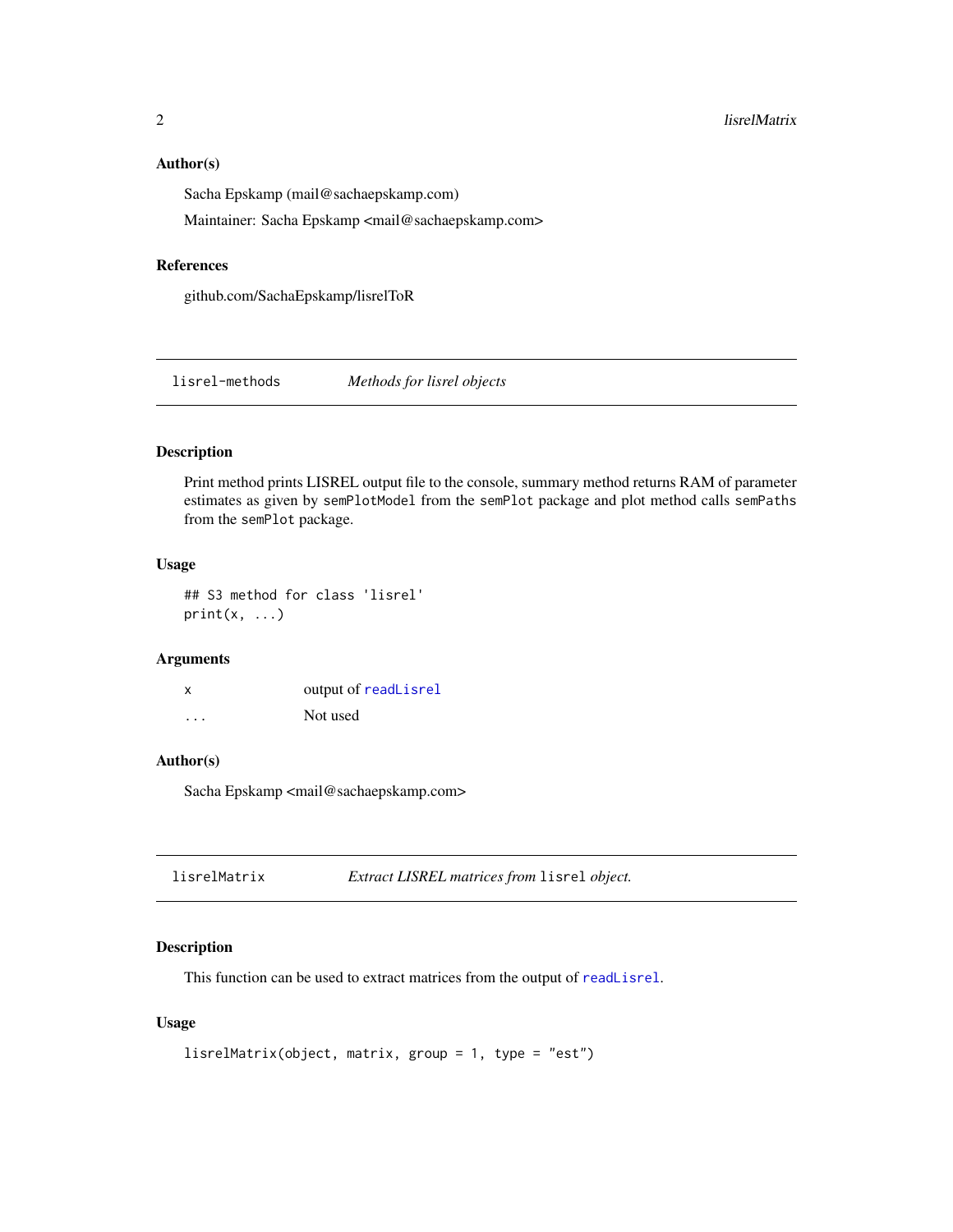#### lisrelMatrix 3

#### Arguments

| object | A "lisrel" object obtained by readLisrel.                              |
|--------|------------------------------------------------------------------------|
| matrix | Specification of the matrix to be extracted. See details.              |
| group  | An integer specifying which group the matrix should be extracted from. |
| type   | Specification of the type of matrix to be extracted.                   |

#### Details

LisrelToR uses the following names for the model matrices:

LY Lambda-Y matrix.

PS Psi matrix.

BE Beta matrix.

TE Theta-Epsilon matrix.

TY Tau-Y matrix.

AL Alpha matrix.

LX Lambda-X matrix.

PH Phi matrix.

GA Gamma matrix.

TD Theta-Delta matrix.

TX Tau-X matrix.

KA Kappa

ObsCovs The observed covariance matrix, or a list of such matrices for each group.

ImpCovs The implied covariance matrix, or a list of such matrices for each group.

Furthermore, lisrelToR uses the following names for matrix types:

est Parameter estimates

se Standard errors

t t-values

parSpec Parameter numbers

#### Value

A matrix.

#### Author(s)

Sacha Epskamp <mail@sachaepskamp.com>

#### References

Joreskog, K. G., & Sorbom, D. (1996). LISREL 8 user's reference guide. Scientific Software.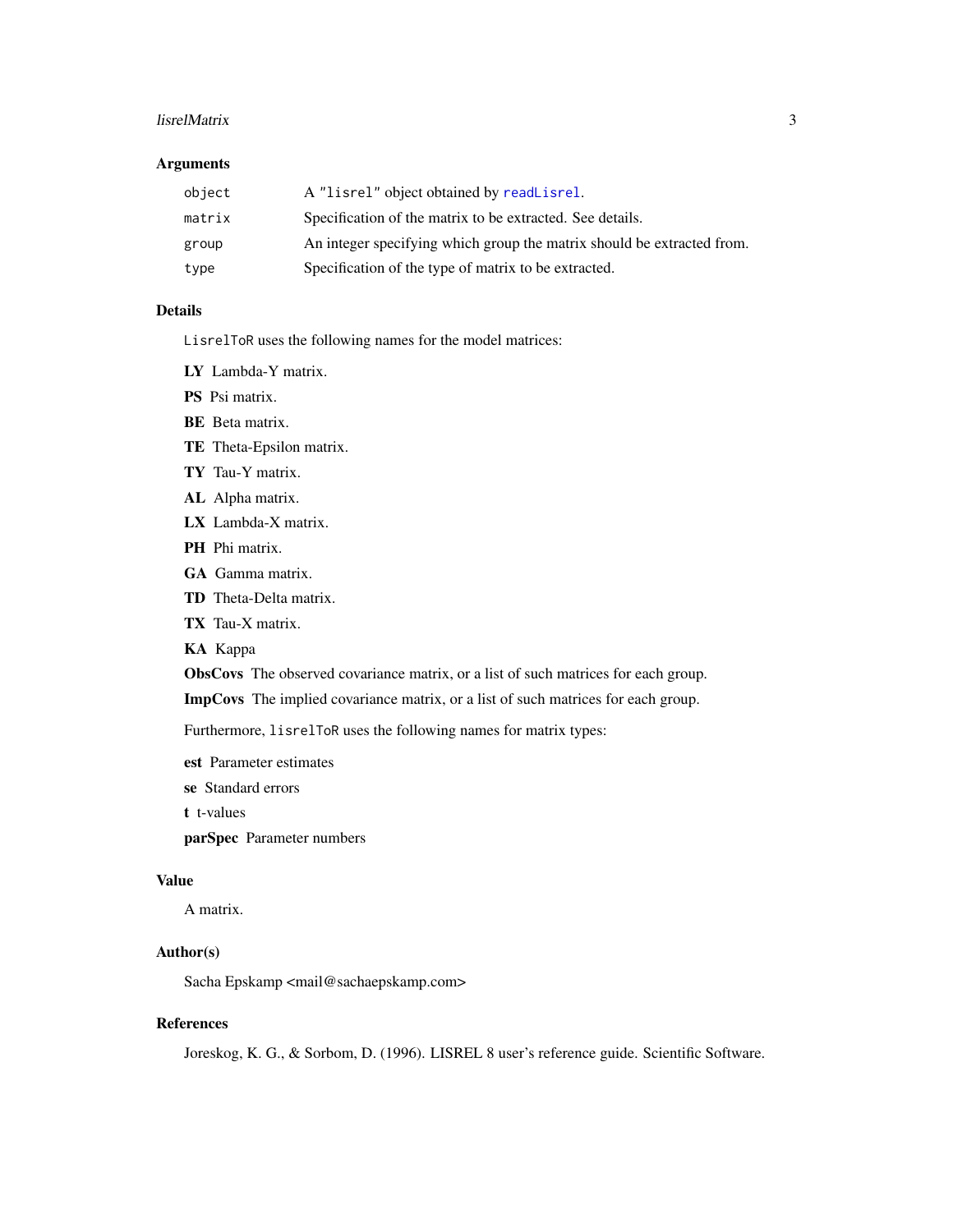#### See Also

[readLisrel](#page-3-1)

#### Examples

```
## Measurment invariance example:
download.file("http://sachaepskamp.com/files/mi1.OUT",modFile <- tempfile(fileext=".OUT"))
Lis <- readLisrel(modFile)
```
# Extract Lambda-Y for group 2: lisrelMatrix(Lis,"LY", group = 2)

<span id="page-3-1"></span>readLisrel *Read LISREL matrices into R*

#### Description

This function scans LISREL (Joreskog & Sorbom, 1996) output for model matrices and fit indices.

#### Usage

readLisrel(x)

#### Arguments

x String indicating the location of a LISREL output file.

#### Details

LisrelToR uses the following names for the model matrices:

- LY Lambda-Y matrix.
- PS Psi matrix.
- BE Beta matrix.
- TE Theta-Epsilon matrix.
- TY Tau-Y matrix.
- AL Alpha matrix.
- LX Lambda-X matrix.
- PH Phi matrix.
- GA Gamma matrix.
- TD Theta-Delta matrix.
- TX Tau-X matrix.
- KA Kappa

ObsCovs The observed covariance matrix, or a list of such matrices for each group.

<span id="page-3-0"></span>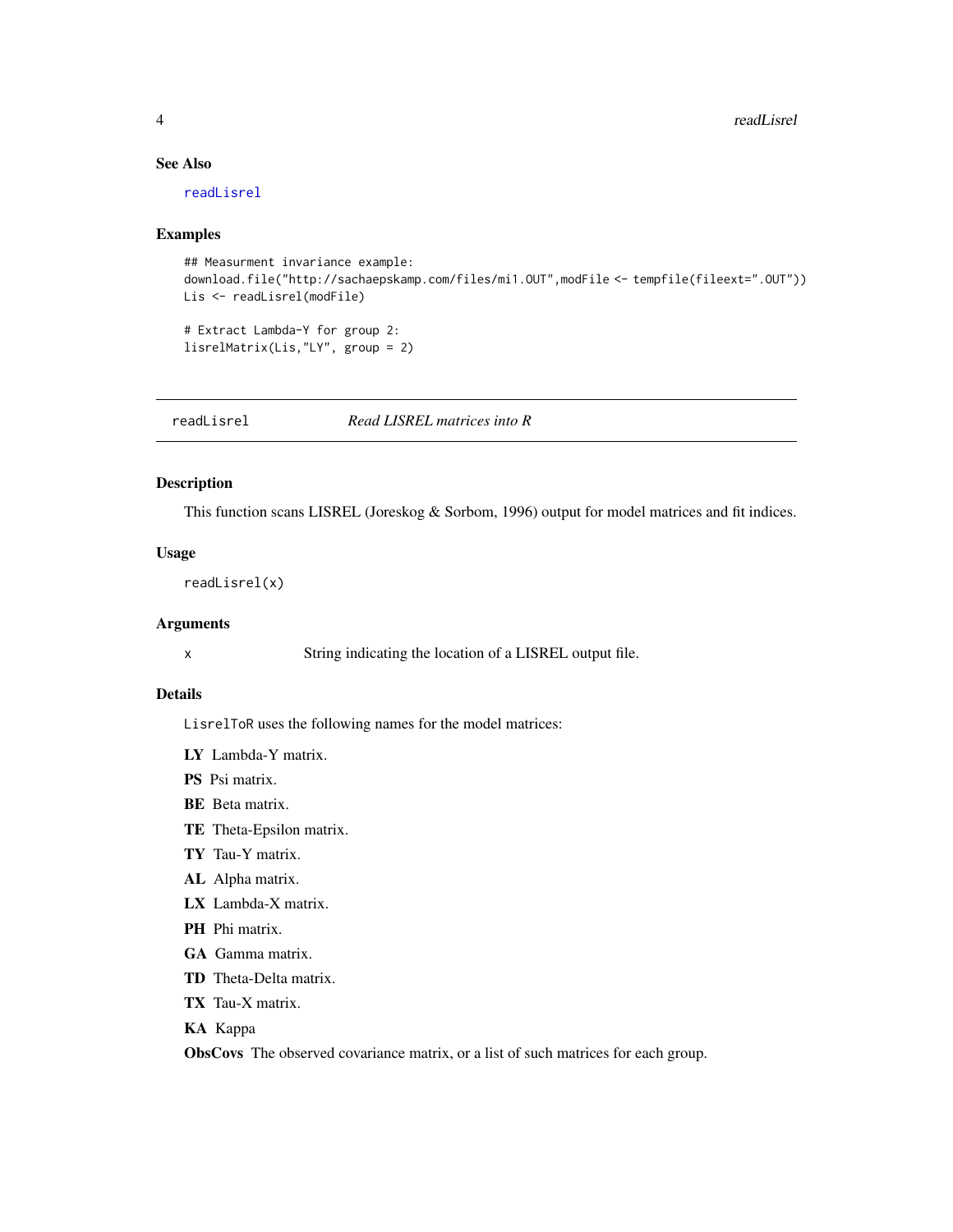#### <span id="page-4-0"></span>readLisrel 5

ImpCovs The implied covariance matrix, or a list of such matrices for each group.

Furthermore, lisrelToR uses the following names for matrix types:

est Parameter estimates se Standard errors

t t-values

parSpec Parameter numbers

#### Value

A list of class "lisrel" contaning:

| Fit indices, currently not supported.                                                                                                                                                                                                                                                                                            |
|----------------------------------------------------------------------------------------------------------------------------------------------------------------------------------------------------------------------------------------------------------------------------------------------------------------------------------|
| A list contaning the model matrices. For each group this list conains a list with<br>for each matrix (using LISREL style naming, see details) a list contaning el-<br>ements est for parameter estimates, se for standard errors, t for t-values and<br>parSpec for parameter numbers. Use lisrelMatrix to extract the matrices. |
| Currently not used.                                                                                                                                                                                                                                                                                                              |
| A list with elements implied and observed containing the implied and ob-<br>served covariance matrices.                                                                                                                                                                                                                          |
|                                                                                                                                                                                                                                                                                                                                  |

#### Author(s)

Sacha Epskamp <mail@sachaepskamp.com>

#### References

Joreskog, K. G., & Sorbom, D. (1996). LISREL 8 user's reference guide. Scientific Software.

#### See Also

#### [lisrelMatrix](#page-1-1)

#### Examples

```
## Measurment invariance example:
download.file("http://sachaepskamp.com/files/mi1.OUT",modFile <- tempfile(fileext=".OUT"))
Lis <- readLisrel(modFile)
```

```
# Extract Lambda-Y for group 2:
lisrelMatrix(Lis,"LY", group = 2)
```

```
# Structure of object:
str(Lis)
```

```
# Print full LISREL output to console:
print(Lis)
```